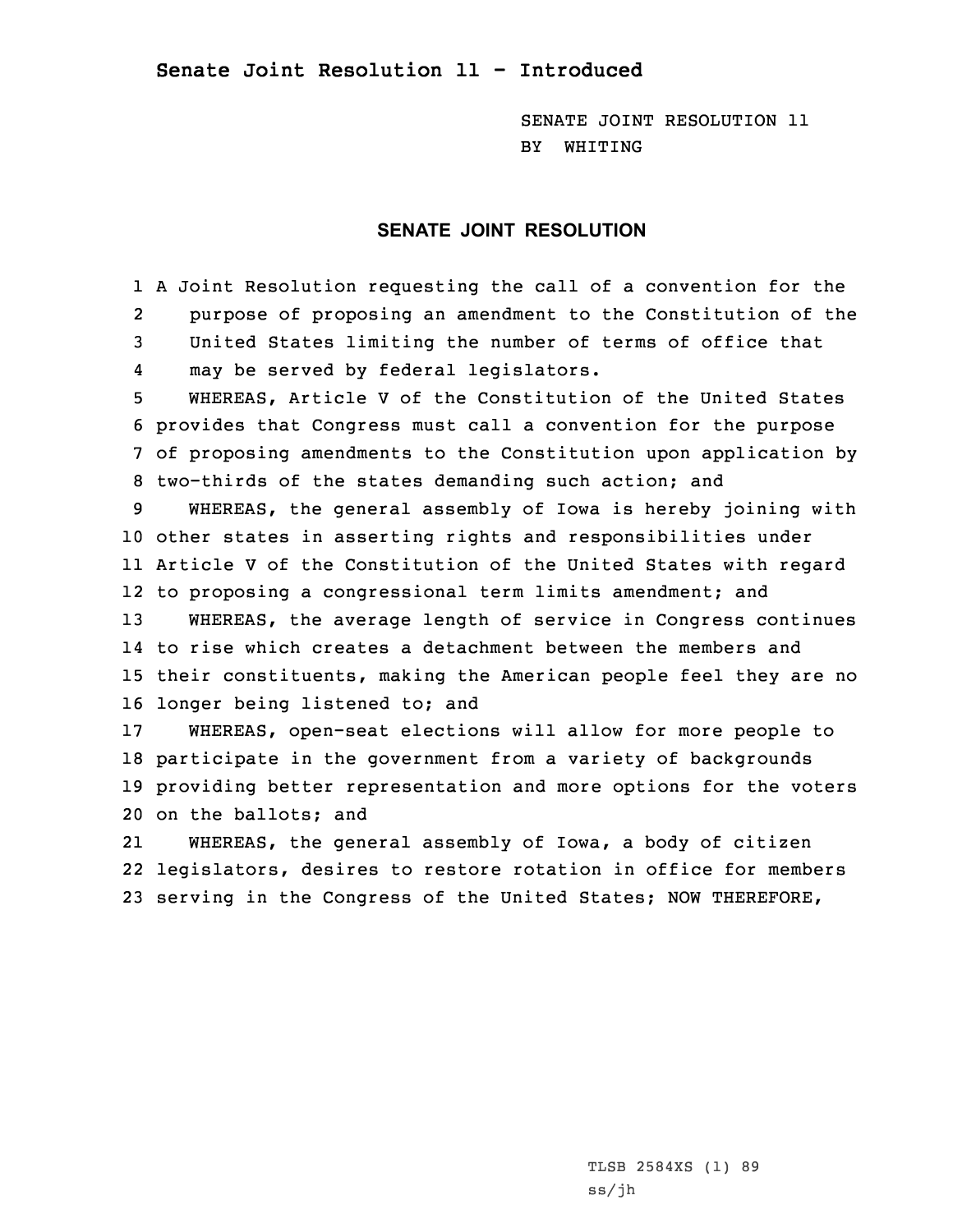## **Senate Joint Resolution 11 - Introduced**

 BE IT RESOLVED BY THE GENERAL ASSEMBLY OF THE STATE OF IOWA: That the general assembly, as the legislature of the state of Iowa, pursuant to Article <sup>V</sup> of the Constitution of the United States, hereby applies to the Congress of the United States to call <sup>a</sup> convention for the exclusive purpose of proposing an amendment to the Constitution of the United States to limit the number of terms that <sup>a</sup> person may be elected as <sup>a</sup> member of the United States house of representatives and to set <sup>a</sup> limit on the number of terms that <sup>a</sup> person may be elected as <sup>a</sup> member of the United States senate.

 BE IT FURTHER RESOLVED, That the secretary of the Iowa senate transmit copies of this resolution to the president and secretary of the United States senate, the speaker, clerk, and judiciary committee chairperson of the United States house of representatives, to each senator and representative from Iowa in the Congress of the United States, and to the presiding officers of each legislative body of each of the several states, requesting the cooperation of the states in issuing an application compelling Congress to call <sup>a</sup> convention for proposing amendments pursuant to Article <sup>V</sup> of the Constitution of the United States.

45 BE IT FURTHER RESOLVED, That this application shall be considered as covering the same subject matter as the applications from other states to Congress to call <sup>a</sup> convention to set <sup>a</sup> limit on the number of terms that <sup>a</sup> person may be elected to the United States house of representatives and the United States senate; and this application shall be aggregated with the same for the purpose of attaining the two-thirds of states necessary to require Congress to call <sup>a</sup> limited convention on this subject, but shall not be aggregated with any other applications on any other subject.

 BE IT FURTHER RESOLVED, That this application constitutes <sup>a</sup> continuing application in accordance with Article <sup>V</sup> of the Constitution of the United States until the legislatures of at least two-thirds of the several states have made applications on the same subject.

> TLSB 2584XS (1) 89 ss/jh